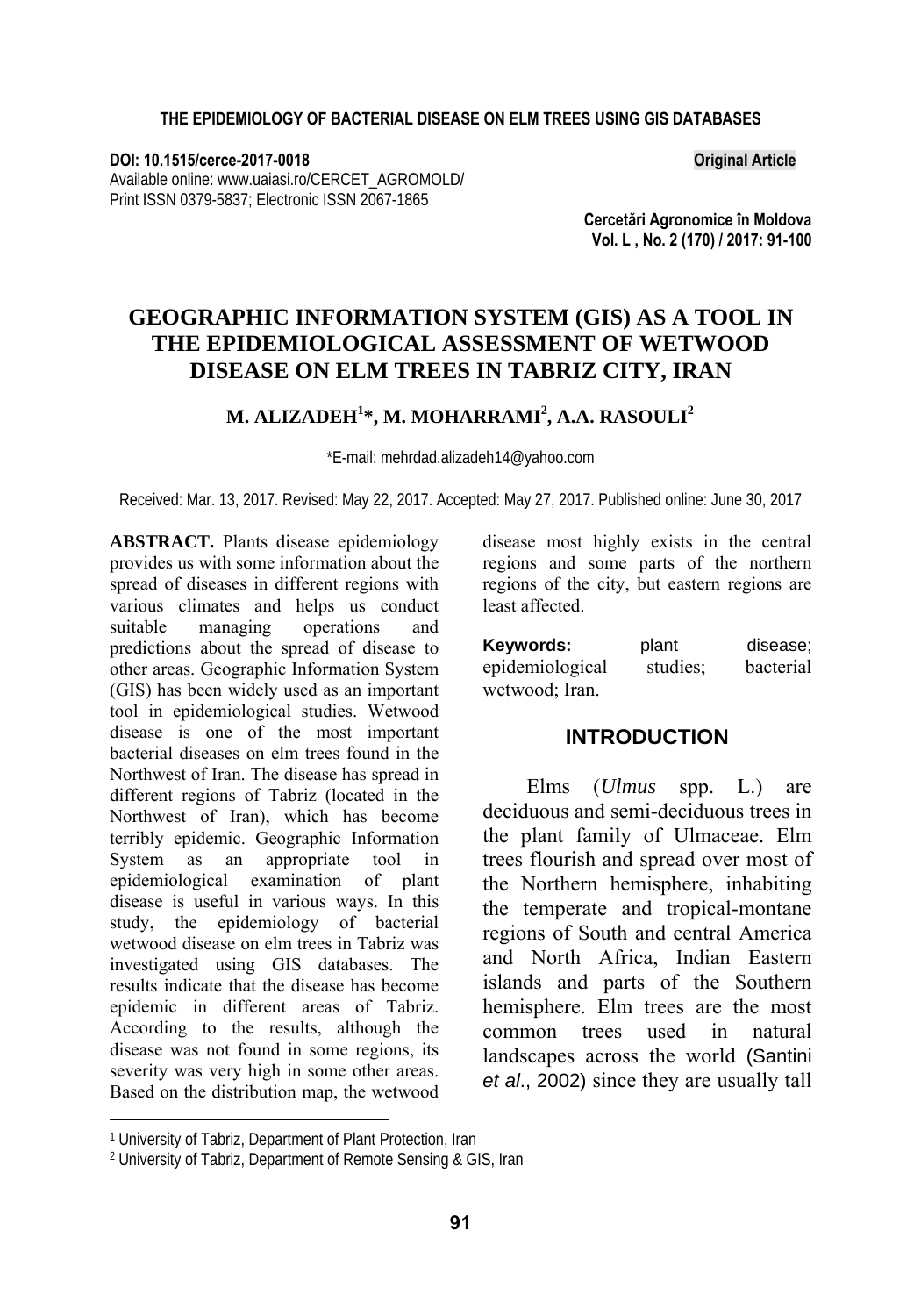and have beautifully shaped branches and leaves which make them attractive. In addition, elm trees are salt resistant and grow fast in any kind of soil, have valuable wood, and tolerate moving and physical pressures and soil condensation. These features have made them more and more popular across the Europe and North America and other parts of the world (Santini *et al*., 2002). On the other hand, elm trees play a key role in improving biodiversity by providing a good habitat for their related species and obviating them reduces biodiversity (Yau, 1994). There is no accurate estimate about the number of elm trees in the world or even in the countries; however, it has been estimated that there are 136 million elms trees with more than 10 cm in diameter around the world, of which 95% are found in Europe, Asia and North America (Stipes and Campana, 1981). Iran is also among the countries in which specific species of elm trees have spread; however, no comprehensive information or distribution map are available (Iraqi *et al*., 2008).

More than 5000 bacterial species have been identified, of which 100 species are known as plant pathogens. Damage caused by bacterial diseases can have considerable economic importance (Sobiczewski, 2008). Wetwood is one of the most important diseases on elm trees, which has become epidemic across the globe. The disease occurs in many mature trees, including elms, ash, acacia, spruce, oak, acer, willow, mulberry

and gymnosperms (Mohan *et al.,* 1990). The disease was first reported in the United State in 1945 (Carter, 1945). The symptoms are usually seen in different parts of trees such as trunk, branches, roots and leaves. The most obvious symptom is the appearance of either light or dark long vertical streaks on the trunks resulting from slimy liquid oozing out of cracks or wounds and running down the bark, which is called 'slime flux' (Murdoch and Campana, 1983). If an affected tree is cut down, the heartwood is darker in color than surrounding wood, thus the name is 'wetwood' (Murdoch and Campana, 1983). The disease is responsible for a big issue in forest industry, as the disease causes dieback and cracks or wounds on the timbers, affecting the quality of their logs (Ward, 1972).

Plant disease epidemiology is the study of disease in plant population. As a sub branch of plant pathology, it is concerned with the factors that cause plant epidemics and their interaction with environment over time and in different places (Campbell and Madden, 1990). Modern techniques in epidemiologic studies have been widely expanded by investigating the disease outbreaks in  $19<sup>th</sup>$  century. Epidemiologic methods can estimate the risk of disease with high accuracy. In addition, well designed and properly performed epidemiologic studies can predict disease outbreak and thus prevent unnecessary costs and inappropriate managing operations (Blumenthal *et al*., 2001). In 1977, it was claimed that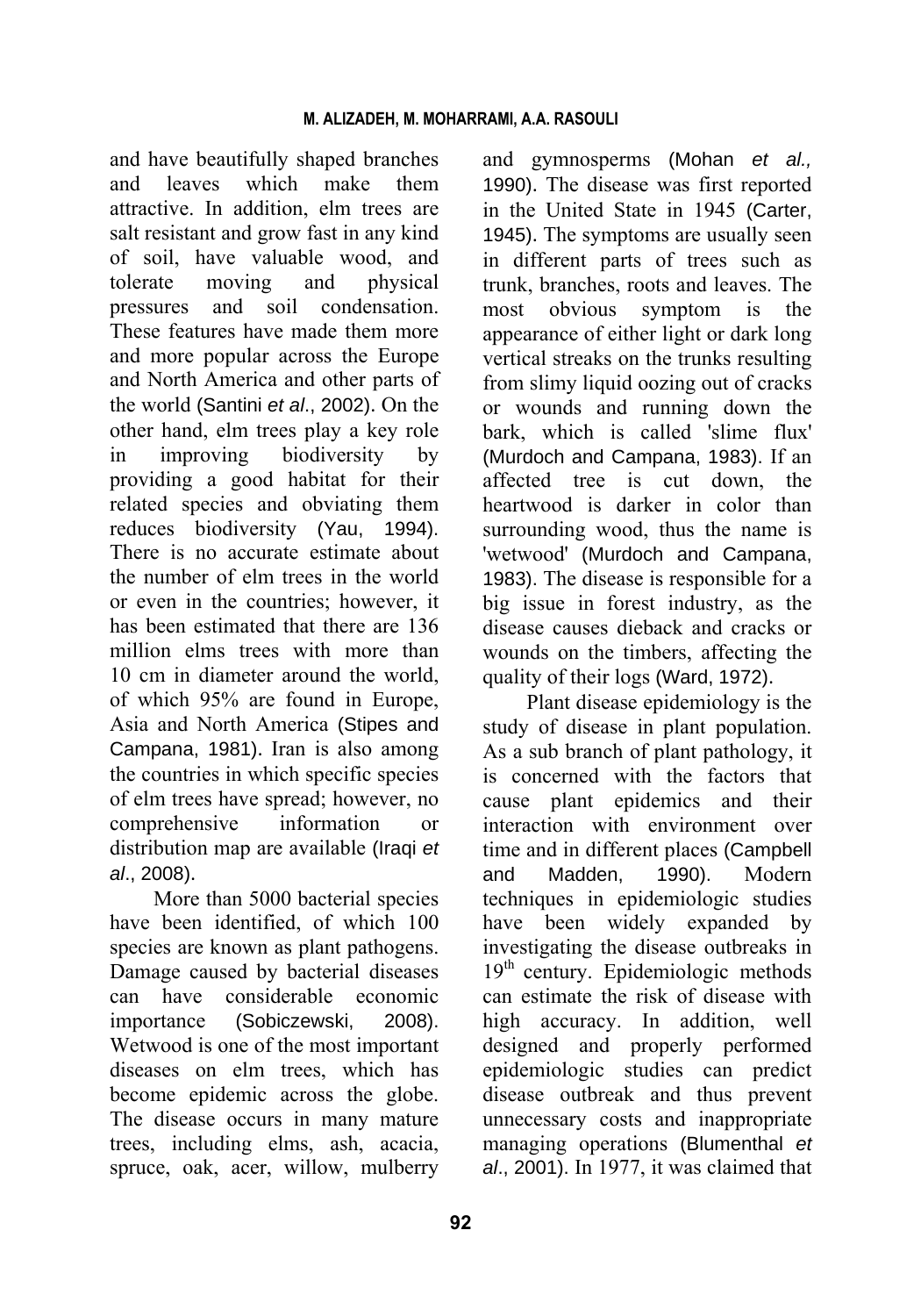infection of trees with wetwood disease is caused by pruning and also the wounds caused by lawn mowers (Hilis, 1977).

Epidemiologists use different maps while analysing the relationships between location, environment and disease. In fact, GIS is widely used in this filed due to its spatial analysis and display of capabilities. In other words, GIS methods and epidemiologic studies have been integrated well to identify and estimate danger of diseases (Clarke *et al*., 1996). GIS is a computer system for evaluating, manipulating, categorizing, and displaying data in two- or threedimensional maps using geographical data (Star and Estes, 1990). Information management, will be a key for improving agricultural practices in future decades. Organizing agricultural information in spatial databases seems logical, given that agricultural systems are inherently spatial. Biological and physical aspects of agricultural systems create spatial heterogeneity, which leads to patchiness distributing plant pathogens and diseases (Campbell and Madden, 1990). GIS shows disease activity and distribution and helps us to take an appropriate action when disease is encountered. Plant disease management would improve by using epidemiologic data and GIS methods (Jebara, 2007). In addition, GIS has been used to analyse in the spatial and temporal characterization of plant diseases, developing plant disease distribution

maps and detecting pathogens genotypes for a better management of plant diseases (Nutter *et al.,* 1995; Orum *et al.,* 1997).

The current study was performed to investigate wetwood distribution in different regions of Tabriz using epidemiologic data and GIS analysis methods.

## **MATERIALS AND METHODS**

## **Counting the trees and counting range**

Since elm trees were mostly found on the main streets in the city of Tabriz, we randomly selected sites for counting the total and infected number of trees over the main streets located in different parts of the city. The counting process was conducted over an area of 1000 m<sup>2</sup>. In each area first the total number of trees and then the total number of infected trees were counted. To obtain the rate of infection in each area, the number of infected trees was divided by the total number of trees in that area and 10 multiplied by 100. Once the rate of infection was calculated for each area, the total rate of infection in the city of Tabriz was calculated by dividing the total number of infected elm trees in all areas by the total number of elm trees in all areas and multiplying the result by 100.

Given that the infection reveals its symptoms in cooler temperatures, the process of counting total and infected trees in each area was carried out at temperatures below ten degrees over a span of several weeks.

## **Disease diagnosis**

The first step to evaluate the percentage of infected trees was to find regions with elm trees. The first symptom of the disease is the slimy, sometimes foul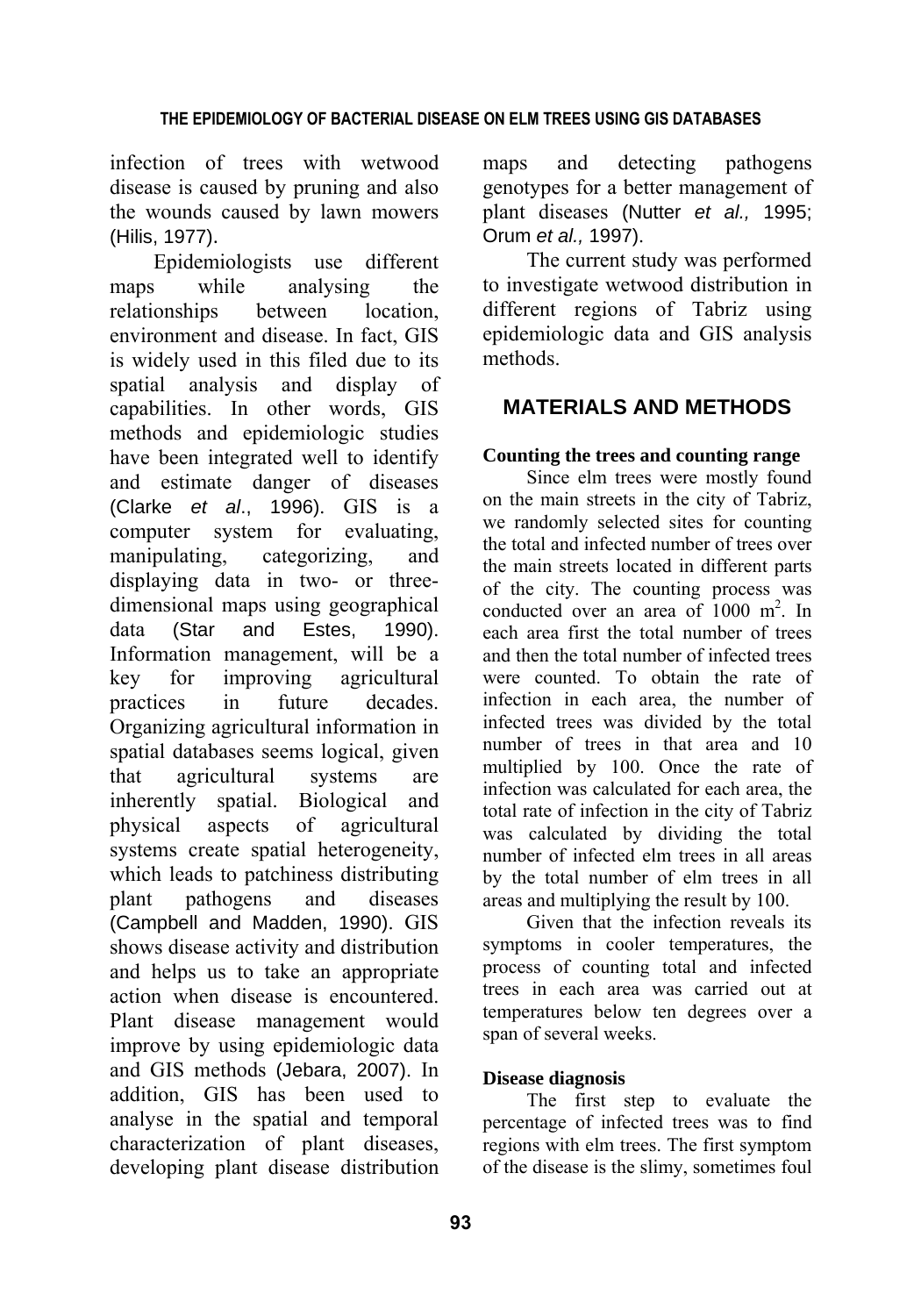#### **M. ALIZADEH, M. MOHARRAMI, A.A. RASOULI**

smelling liquid, which bubbles out of the tree and runs down the trunk. These liquids ooze out of pruned sites (*Fig. 1-a*), cracks (*Fig. 1-b*) or wounds (*Fig. 1-c*) and run down the trunk. Given that, the infected trees were identified around the city, coded and numbered and then disease percentage was calculated.



**Figure 1 - Symptom of wetwood disease on elm trees** 

#### **Study area**

The study was performed in Tabriz, the most populated city in Iranian Azerbaijan, and the present capital of East Azerbaijan Province. Tabriz's coordinates ranges from 46°10′ to 46°24′E and from 38°01′ to 38°08′ N and its average elevation is 1,320 meters above sea level. Elm trees are widely planted in Tabriz city on streets and in park areas so that most of the landscapes in Tabriz city are dominated by elm trees.



**Figure 2 - Map of the studied area**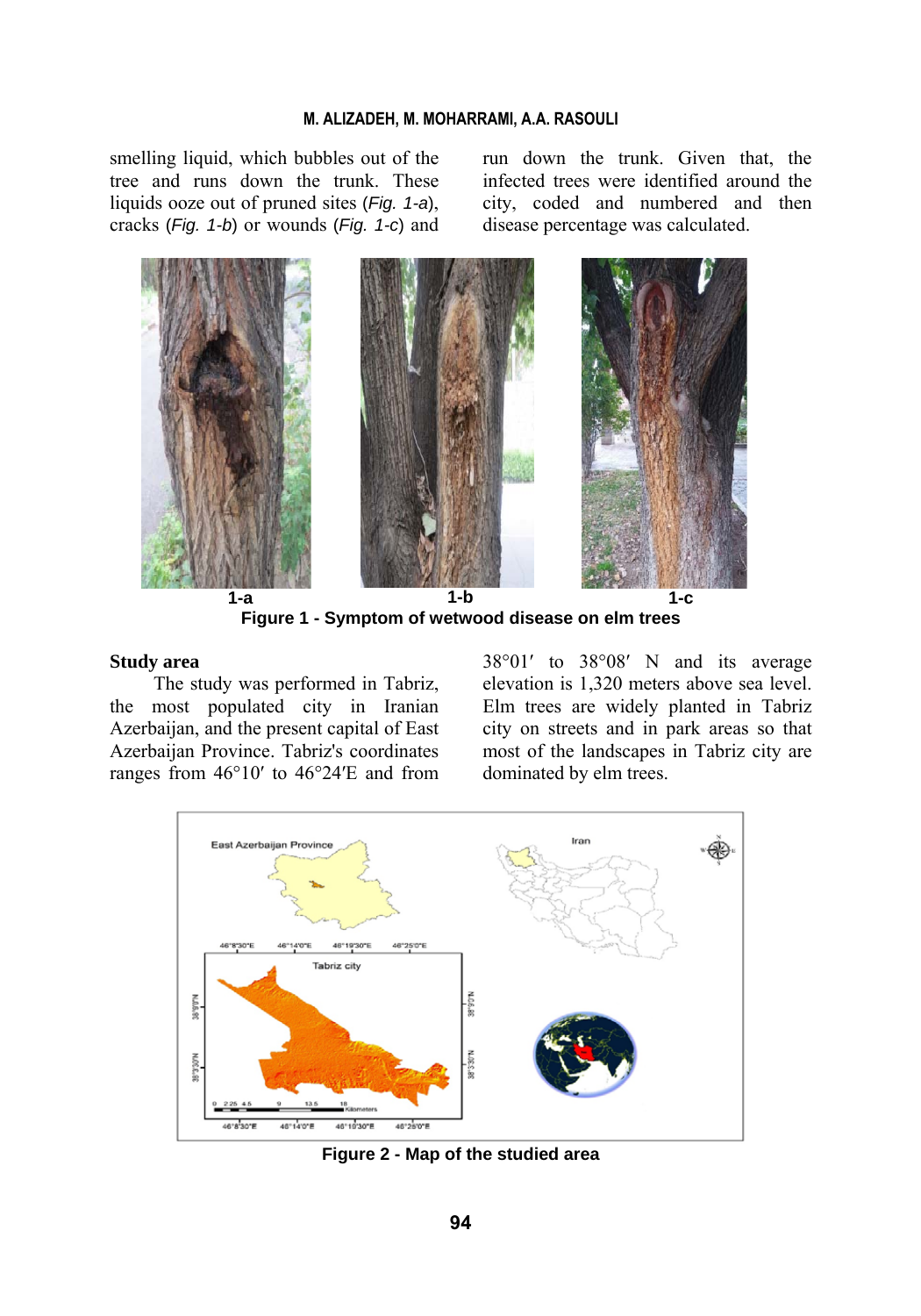### **GPS data**

Manual Global Positioning System (GPS) device, model of Garmin, was used to collect the data. The GPS network consists of 24 satellites (located 19,300 km above the earth's surface circling the globe twice a day), which transmit spatial and temporal navigation data (Long wave radio signals) 24 hours a day free of charge. For this purpose, 36 locations were collected in which disease percentages were calculated. ArcGIS version 10.3 was used to analyze the data and develop the maps. In the input layer of descriptive information table, the disease percentage of each location was imported for further interpolation and map developing.

#### **Importing the data to GIS**

By examining the fields and collecting data using GPS, coordinates of each location was imported into ArcGIS and the vector layer was created as shapefile format. This format can spatially describe vector features: points (as X and Y), lines (as sets of points), and polygons (as sets of lines). Descriptive information represents qualitative and quantitative attributes of geographical coordinates. Descriptive information table is an efficient and flexible table for searching, recovering and manipulating as well as preparing the reports (Chang, 2016). In descriptive information table, disease percentage values and locations and related information were imported into the intended layer.



**Figure 3 - Sampling position** 

### **Data interpolation and developing disease distribution maps**

Interpolation is a method of constructing new data points within the range of a discrete set of known data points. The interpolation output can be

used as a map or layer in GIS analysis (Ghahrooditali and Babaefini, 2014). Kriging model was used to interpolate the data. This model is one of the most important and expanded interpolation models.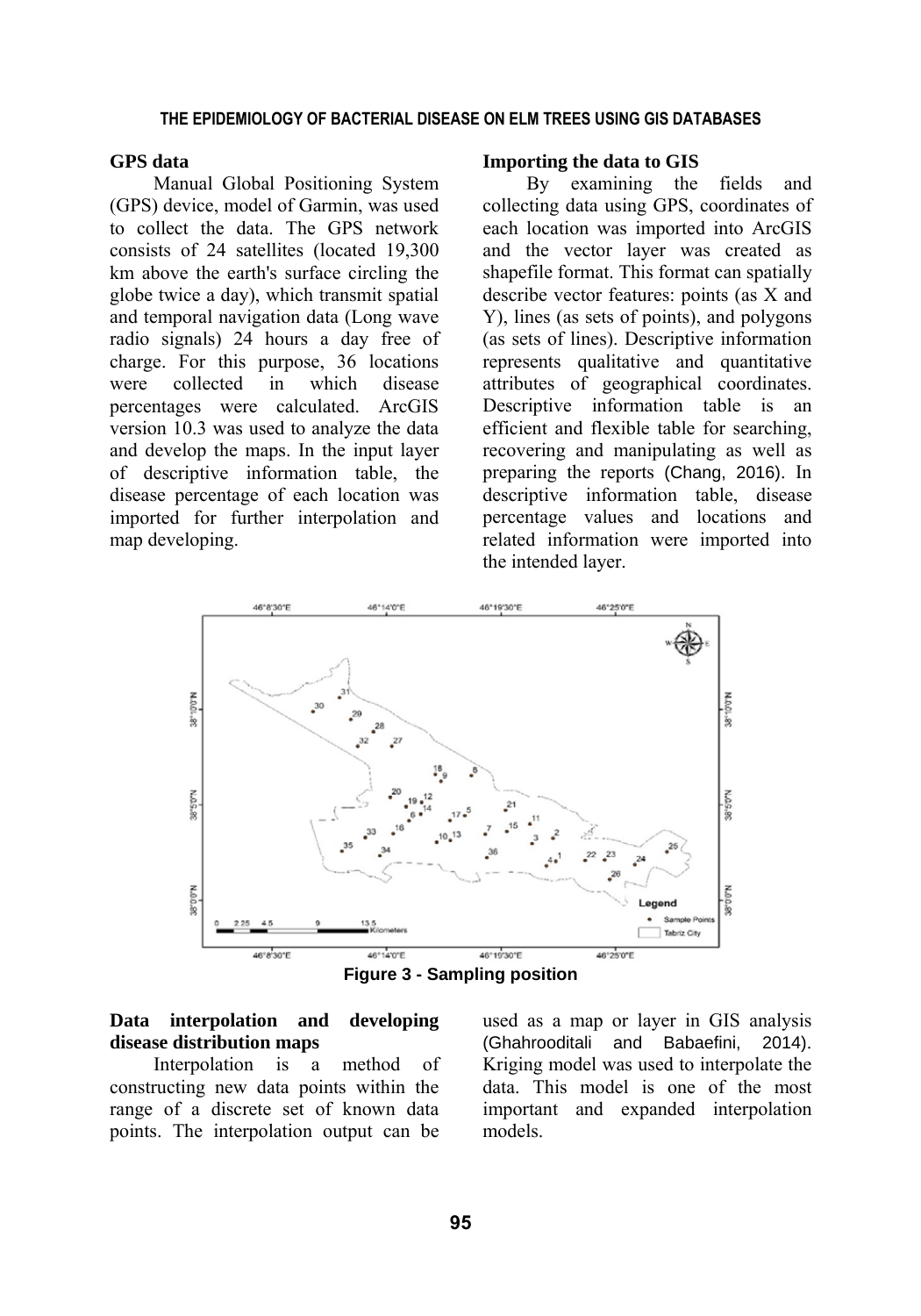#### **M. ALIZADEH, M. MOHARRAMI, A.A. RASOULI**

### **RESULTS**

The results are shown as mean values with standard errors. The disease percentage data in 36 regions and total Tabriz reported in *Tables 1 and 2*, respectively, and showed that the wetwood disease had an outbreak in 29 regions (more than 80% of total area of Tabriz). Despite the decline and development, symptoms are likely to progress on healthy trees in the future years.

| <b>Disease</b><br>percentage<br>(%) | <b>Infected</b><br>trees | Total<br>trees | <b>Region</b> | <b>Disease</b><br>percentage<br>(%) | <b>Infected</b><br>trees | Total<br>trees | Region         |
|-------------------------------------|--------------------------|----------------|---------------|-------------------------------------|--------------------------|----------------|----------------|
| 83.64                               | 92                       | 110            | 19            | 18.91                               | 7                        | 37             | 1              |
| 58.97                               | 23                       | 39             | 20            | 84.61                               | 22                       | 26             | $\overline{2}$ |
| 88.71                               | 93                       | 109            | 21            | 29.09                               | 32                       | 110            | 3              |
| 0                                   | $\Omega$                 | 0              | 22            | 37.25                               | 38                       | 102            | 4              |
| 0                                   | 0                        | 0              | 23            | 74.41                               | 64                       | 86             | 5              |
| 0                                   | $\Omega$                 | $\Omega$       | 24            | 81.20                               | 108                      | 133            | 6              |
| 0                                   | $\Omega$                 | $\Omega$       | 25            | 65.75                               | 48                       | 73             | $\overline{7}$ |
| 0                                   | $\Omega$                 | 114            | 26            | 75                                  | 6                        | 8              | 8              |
| 36.55                               | 34                       | 93             | 27            | $\Omega$                            | $\Omega$                 | $\Omega$       | 9              |
| 38.09                               | 16                       | 42             | 28            | 62.16                               | 115                      | 185            | 10             |
| 40.54                               | 15                       | 37             | 29            | 61.11                               | 66                       | 108            | 11             |
| 39.28                               | 22                       | 56             | 30            | 69.38                               | 34                       | 49             | 12             |
| 37.50                               | 15                       | 40             | 31            | 77.04                               | 47                       | 61             | 13             |
| 41.30                               | 19                       | 46             | 32            | 79.62                               | 43                       | 54             | 14             |
| 54.65                               | 47                       | 86             | 33            | 69.44                               | 75                       | 108            | 15             |
| 63                                  | 63                       | 100            | 34            | 54                                  | 27                       | 50             | 16             |
| 56                                  | 42                       | 75             | 35            | 77.01                               | 67                       | 87             | 17             |
| 62                                  | 93                       | 150            | 36            | 0                                   | 0                        | 0              | 18             |

| Table 1- Disease percentage in different regions of Tabriz |  |  |  |  |
|------------------------------------------------------------|--|--|--|--|
|------------------------------------------------------------|--|--|--|--|

**Table 2 - Total disease percentage in Tabriz** 

| Total disease percentage | <b>Total number of infected</b> | Total number of trees in |
|--------------------------|---------------------------------|--------------------------|
| in Tabriz city (%)       | trees in 36 regions             | 36 regions               |
| 57.83                    | 1373                            | 2374                     |

Among the potential sites of wetwood disease that concern our study, the prevalence of disease was found to be high and very high in 2, 5, 6, 7, 8, 10, 11, 12, 13, 14, 15, 16, 17, 19, 20, 21, 33, 34, 35 and 36 regions;

very low and low in 1, 3, 4, 27, 28, 29, 30, 31 and 32 regions, and without disease in 9, 18, 22, 23, 24, 25 and 26 regions (*Table 1*). In fact, the central regions of Tabriz have high percentage of disease. Based on our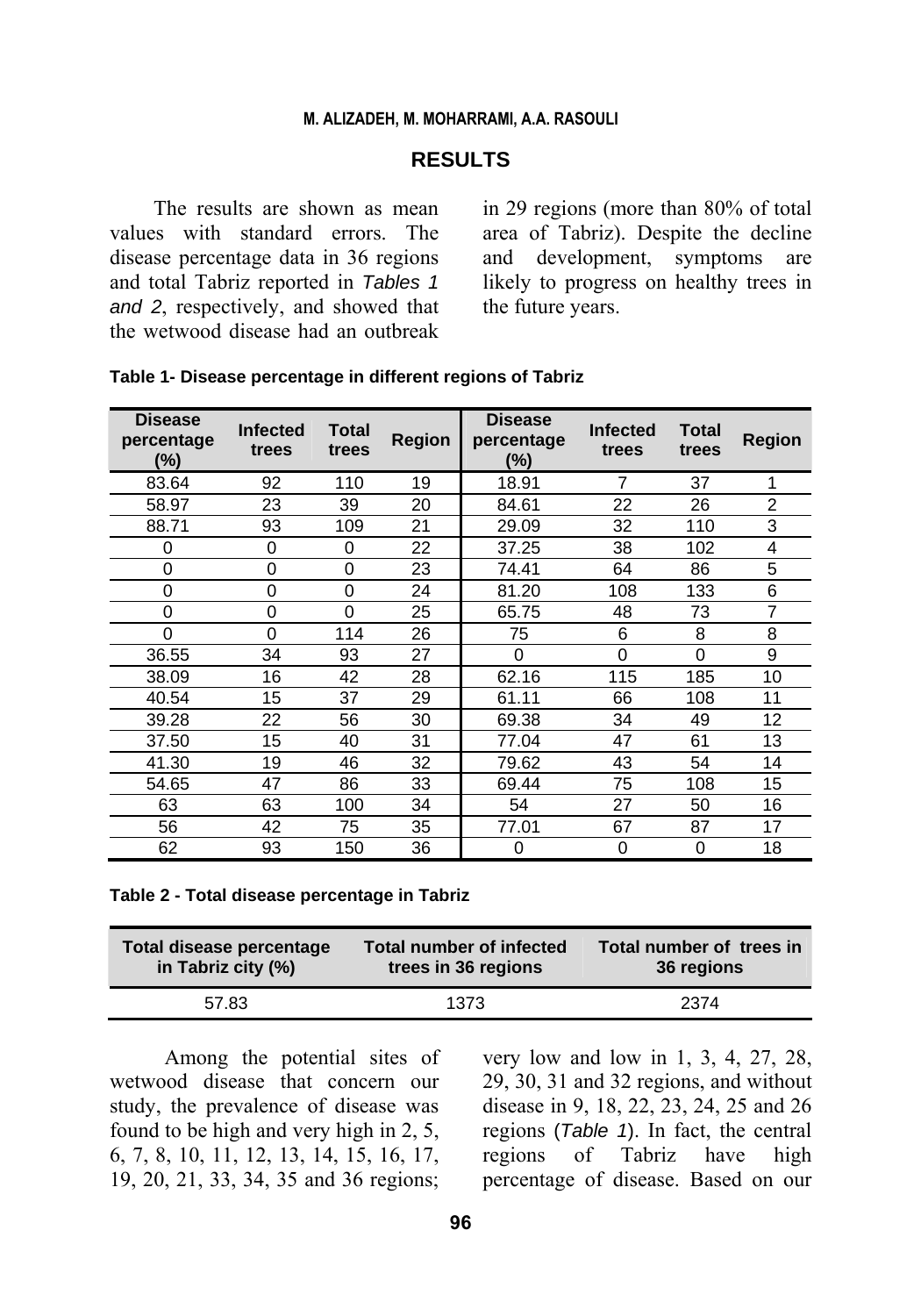results, the disease had an outbreak in the most important regions of Tabriz city, but several regions were not affected (*Fig. 4*). The Western and Eastern regions showed the minimum disease incidence, because these regions, generally, haven't elm trees. Based on these results (*Table 2*), the data indicate that except for

district 26, where the trees had newly been planted, in all other areas, wherever elm trees were found, wetwood disease was also to be found. The number of infected and uninfected trees varied in different areas and no correlation was found between the number of trees and the rate of infection.



**Figure 4 – Disease distribution map across Tabriz city** 

### **DISCUSSION**

In the past years, GIS was used in plant pathology for evaluating epidemiological maps in the case of plant pathogens. For example, distribution and epidemiology of *Aspergillus flavus* and its several diseases were investigated, such as tomato virus, Late blight of tomatoes and potatoes, Cotton leaf curl disease and Cotton leaf crumple disease

(Nelson *et al*., 1999). GIS was used to analyse genetic structure of *Phytophthora infestans* in Mexico (Jaime-Garcia *et al.,* 2001). In 2002, Thomas and co-workers used GIS techniques for developing risk maps of 12 diseases to take an appropriate action (Thomas *et al.,* 2002). In a study, GIS methods were used to study spatial relationships between plant tissue, crop rotation and *Aspergillus flavus* population in the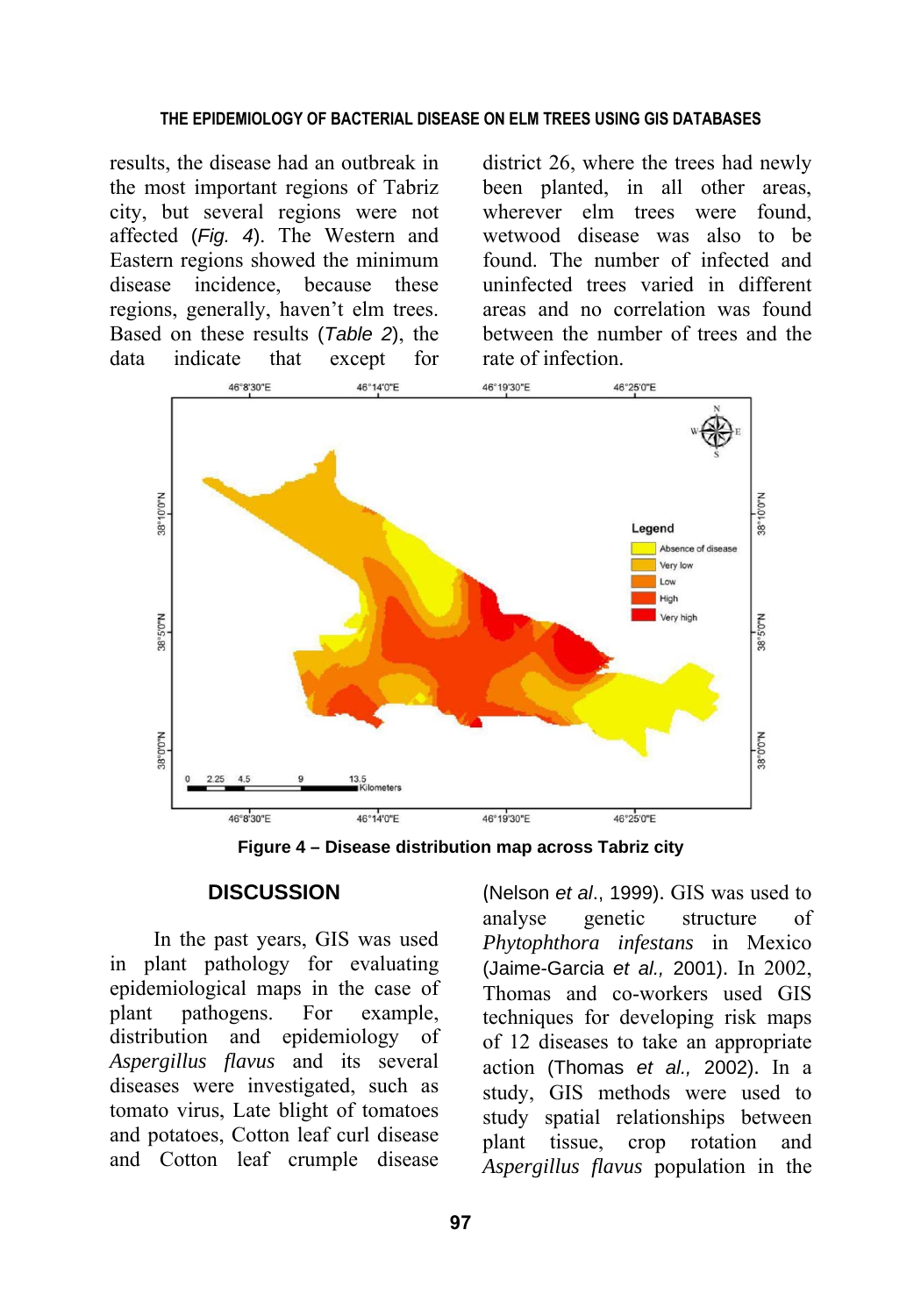soil (Jaime-Garcia and Cotty, 2006). Moreover, GIS was used to study the effect of planting density on disease distribution in Malaysia (Azahar *et al*., 2011; Taliei *et al*., 2013).

The main reasons for disease dispersion may be due to the following factors: high population of trees with overlapping branches, high relative humidity in these regions, pruning and creating wounds on the trees (Agrios, 2005). In 1977, it was believed that pruning and wounding the trees by lawn mowers are the main reasons for wetwood disease (Hilis, 1977). Based on our observation, the maximum oozing was found on pruned trees. Therefore, it can be concluded that pruning with infected tools can increase the risk of the disease dispersion. Due to the outbreak of wetwood disease in most parts of Tabriz, preventive measures should be taken (such as preventing tree injuries, improper trimming, nonsterilized trimming equipment and supplementing the trees with proper nutrition) in order to impede the progress of the disease and to prevent it from infecting the uninfected areas.

## **CONCLUSION**

GIS as a novel technology has created an important development in environmental studies. Input data is the most important part in GIS, so that more accurate data results in more accurate outcomes. Epidemiologic studies are not an exception. GIS technology can be useful in evaluating epidemiologic studies of many diseases in different regions; however, the required costs for each disease should be considered. In order to increase the accuracy in GIS analyses, environmental factors and other effective parameters in distribution of disease should also be taken into account.

**Acknowledgments.** We would like to acknowledge the University of Tabriz for its long-standing work. Furthermore, we are thankful to the nameless reviewers whose positive feedback significantly stepped forward the excellence of the manuscript.

## **REFERENCES**

- **Agrios, G.N. (2005).** Plant pathology. *5th. Elsevier Acad. Press.* Burlington. Mass, EU, pp. 251-262.
- **Azahar, T.M., Mustapha, J.C., Mazliham, S. & Boursier, P. (2011).** Temporal analysis of basal stem rot disease in oil palm plantations: an analysis on peat soil. *IJET*, 11(3): 96-101.
- **Blumenthal, U.J., Fleisher, J.M., Esrey, S.A. & Peasey, A.** Epidemiology - a tool for the assessment of risk. *Water Quality: Guidelines, Standards & Health Assessment of Risk and Risk Management for Water-Related Infectious Disease.* IWA Publishing, London, pp. 135-160.
- **Campbell, C.L. & Madden, L.V. (1990).**  Introduction to plant disease epidemiology. *John Wiley and Sons,* New York.
- **Carter, C.J. (1945).** Wetwood of elms. *Illinois Natural History Survey Bulletin*. v. 023, no. 04.
- **Chang, K. (2016).** Introduction to Geographic Information Systems. 8<sup>th</sup> Edition. McGraw-Hill, U.S.A.
- **Clarke, K.C., Mc-Lafferty, S.L. & Tempalski, B.J. (1996).** On epidemiology and geographic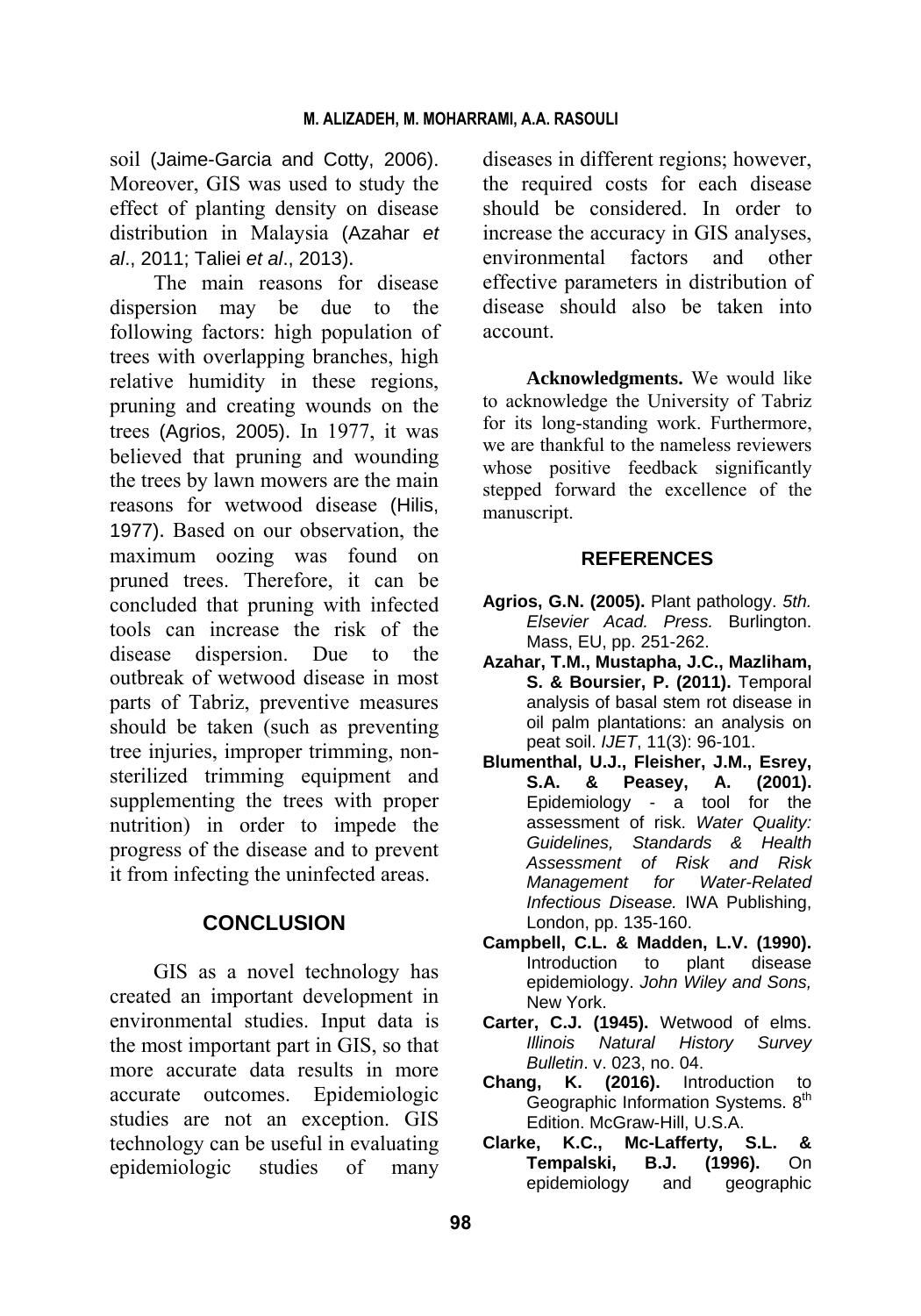information systems: a review and discussion of future directions. *Emerging Infect. Dis.,* 2(2): 85.

- **Ghahrooditali, M. & Babaefini, O. (2014).** Introduction to geographic information systems.  $4^{\text{th}}$  Edition. Payame Noor University, Tehran.
- **Hillis, W.E. (1977).** Secondary changes in wood. In: *The Structure, Biosynthesis and Degradation of Wood.* F.A. Loewus & V. C. Runeckles Eds.), pp*.* 247-309*.*
- **Hosseinzadeh, D.R. & Bidkhory, A.R. (2013).** Fundamental of GIS and<br>ArcGIS 4<sup>th</sup> Fdition Jihade ArcGIS. 4<sup>th</sup> Edition, Jihade Daneshgahi, Mashhad.
- **Iraqi, M.M., Rahnama, K., Mostafa, M. & Marandi, M. (2008).** Investigation on isolates of fungus the causal agent of Dutch elm disease in some areas of Golestan province and their pathogenesis effect on *Ulmus*  species. *Journal of Agricultural Sciences and Natural Resources,* 15(4): 186-194.
- **Jaime-Garcia, R., Orum, T.V., Felix-Gastelum, R., Trinidad-Correa, R., Vanetten, H.D. & Nelson, M.R. (2001).** Spatial analysis of *Phytophthora infestans* genotypes and late blight severity on tomato and potato in the Del Fuerte Valley using geostatistics and geographic information systems. *Phytopath.*, 91(12): 1156-1165.
- **Jaime-Garcia, R. & Cotty, P.J. (2006).**  Spatial relationships of soil texture and crop rotation to *Aspergillus flavus* community structure in South Texas. *Phytopath.*, 96(6): 599-607.
- **Jebara, K.B. (2007).** The role of Geographic Information System (GIS) in the control and prevention of animal diseases. *Conf. OIE* (World Organization for Animal Health), Paris, pp. 175-183.
- **Longley, P.A., Goodchild, M., Maguire, D.J. & Rhind, D.W. (2011).**  Geographic Information Systems and Science.  $3<sup>th</sup>$  Edition, Wiley, U.S.A.
- **Mohan, S.K., Colt, W.M. & Barney, D.L. (1990).** Bacterial wetwood and slime flux of trees. Technical sheet of University of Idaho.
- **Murdoch, C.W. & Campana, R.J. (1983).**  Bacterial species associated with wetwood of elm. *Phytopath.*, 73: 1270-1273.
- **Nelson, M.R., Orum, T.V., Jaime-Garcia, R. & Nadeem, A. (1999).**  Applications of Geographic Information Systems and geostatistics in plant disease epidemiology and management. *Plant Dis.*, 83(4):308-319.
- **Nutter F.W.,Jr., Wegulo, S.N. & Martinson, C.A. (1995).** Use of geographic information systems to generate disease prevalence, incidence and severity maps for seed corn production in 1992. *Phytopath.*, 85: 1173.
- **Orum, T.V., Bigelow, D.M., Nelson, M.R., Howell, D.R. & Cotty P.J. (1997).** Spatial and temporal patterns of *Aspergillus flavus* strain composition and propagule density in Yuma County, Arizona oils. *Plant Dis.,* 81: 911-916.
- **Santini, A., Fagnani, A., Ferrini, F. & Mittempergher, L. (2002).** San Zambian 'Plinio' elm trees. *HortScience,* 37(7): 1139-1141.
- Sobiczewski, P. (2008). Bacterial diseases of plants: epidemiology, diagnostics and control. *Zemdirbyste*-*Agriculture*, 95(3): 151- 157.
- **Star, J. & Estes, J. (1990).** Geographic Information Systems. University of California. Santa Barbara-EEUU. 295 p.
- **Stipes, R.J. & Campana, R.J. (1981).**  Compendium of elm diseases. American Phytopathological Society.
- **Taliei, F., Safaie, N. & Aghajani M.A. (2013).** Spatial distribution of *Macrophomina phaseolina* and soybean charcoal rot incidence using Geographic Information System (A case study in Northern Iran), *JAST*, 15: 1523-1536.